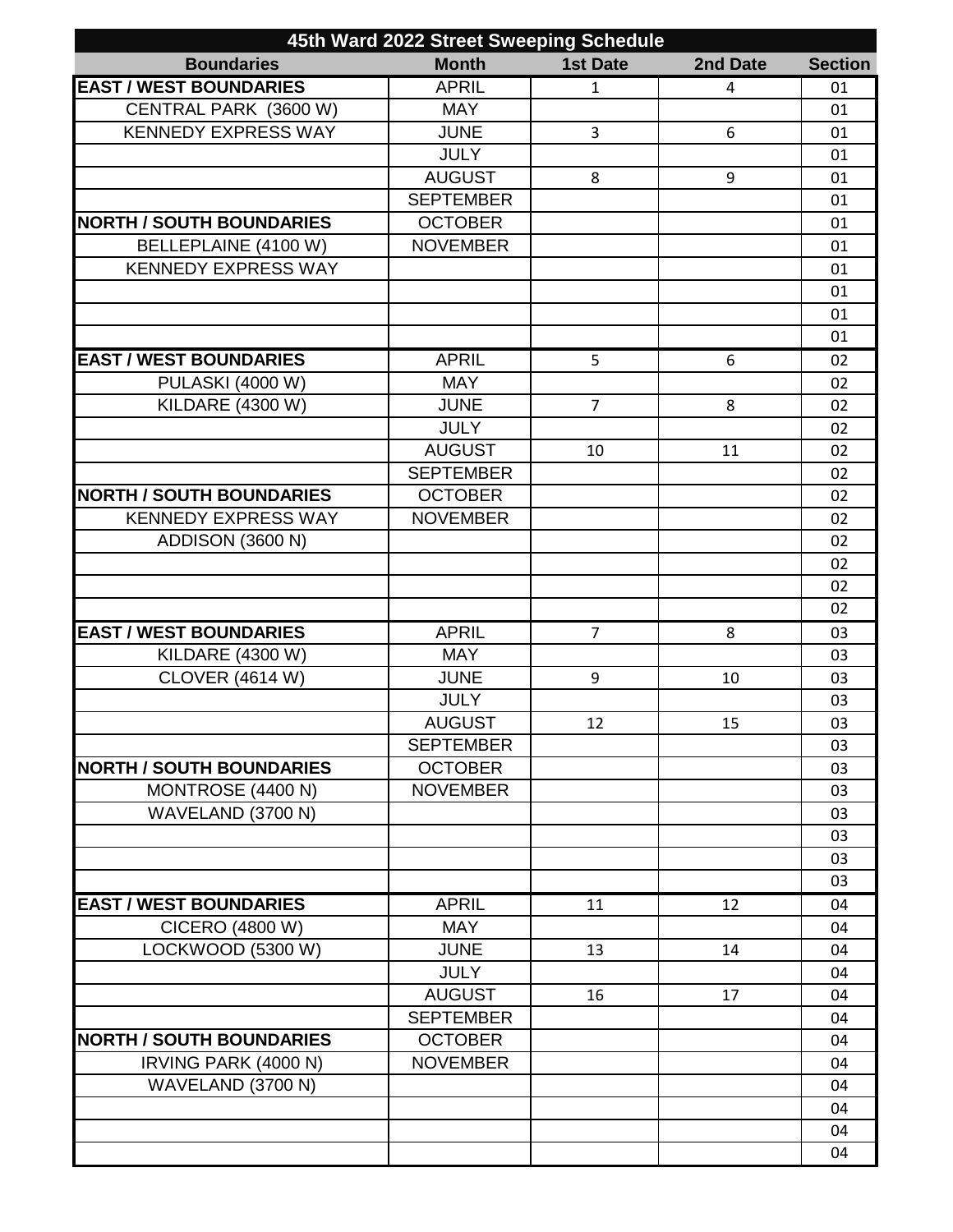| 45th Ward 2022 Street Sweeping Schedule |                  |                 |          |                |  |
|-----------------------------------------|------------------|-----------------|----------|----------------|--|
| <b>Boundaries</b>                       | <b>Month</b>     | <b>1st Date</b> | 2nd Date | <b>Section</b> |  |
| <b>EAST / WEST BOUNDARIES</b>           | <b>APRIL</b>     | 13              | 14       | 05             |  |
| MILWAUKEE (500 W200N)                   | <b>MAY</b>       |                 |          | 05             |  |
| <b>LARAMIE (5200 W)</b>                 | <b>JUNE</b>      | 15              | 16       | 05             |  |
|                                         | <b>JULY</b>      |                 |          | 05             |  |
|                                         | <b>AUGUST</b>    | 18              | 19       | 05             |  |
|                                         | <b>SEPTEMBER</b> |                 |          | 05             |  |
| <b>NORTH / SOUTH BOUNDARIES</b>         | <b>OCTOBER</b>   |                 |          | 05             |  |
| MONTROSE (4400 N)                       | <b>NOVEMBER</b>  |                 |          | 05             |  |
| IRVING PARK (4000 N)                    |                  |                 |          | 05             |  |
|                                         |                  |                 |          | 05             |  |
|                                         |                  |                 |          | 05             |  |
|                                         |                  |                 |          | 05             |  |
| <b>EAST / WEST BOUNDARIES</b>           | <b>APRIL</b>     | 15              | 18       | 06             |  |
| <b>CLOVER (4614 W)</b>                  | <b>MAY</b>       |                 |          | 06             |  |
| MILWAUKEE (500 W200N)                   | <b>JUNE</b>      | 17              | 21       | 06             |  |
|                                         | <b>JULY</b>      |                 |          | 06             |  |
|                                         | <b>AUGUST</b>    | 22              | 23       | 06             |  |
|                                         | <b>SEPTEMBER</b> |                 |          | 06             |  |
| <b>NORTH / SOUTH BOUNDARIES</b>         | <b>OCTOBER</b>   | 31              |          | 06             |  |
| MONTROSE (4400 N)                       | <b>NOVEMBER</b>  |                 | 1        | 06             |  |
| <b>ADDISON (3600 N)</b>                 |                  |                 |          | 06             |  |
|                                         |                  |                 |          | 06             |  |
|                                         |                  |                 |          | 06             |  |
|                                         |                  |                 |          | 06             |  |
| <b>EAST / WEST BOUNDARIES</b>           | <b>APRIL</b>     | 19              | 20       | 07             |  |
| AVONDALE (1800 W2026 N)                 | <b>MAY</b>       |                 |          | 07             |  |
| <b>MILWAUKEE (500 W200N)</b>            | <b>JUNE</b>      | 22              | 23       | 07             |  |
|                                         | <b>JULY</b>      |                 |          | 07             |  |
|                                         | <b>AUGUST</b>    | 24              | 25       | 07             |  |
|                                         | <b>SEPTEMBER</b> |                 |          | 07             |  |
| <b>NORTH / SOUTH BOUNDARIES</b>         | <b>OCTOBER</b>   | 27              | 28       | 07             |  |
| <b>KENNEDY EXPRESS WAY</b>              | <b>NOVEMBER</b>  |                 |          | 07             |  |
| MONTROSE (4400 N)                       |                  |                 |          | 07             |  |
|                                         |                  |                 |          | 07             |  |
|                                         |                  |                 |          | 07             |  |
|                                         |                  |                 |          | 07             |  |
| <b>EAST / WEST BOUNDARIES</b>           | <b>APRIL</b>     | 21              | 22       | 08             |  |
| MILWAUKEE (500 W200N)                   | <b>MAY</b>       |                 |          | 08             |  |
| <b>CENTRAL (5600 W)</b>                 | <b>JUNE</b>      | 24              | 27       | 08             |  |
|                                         | <b>JULY</b>      |                 |          | 08             |  |
|                                         | <b>AUGUST</b>    | 26              | 29       | 08             |  |
|                                         | <b>SEPTEMBER</b> |                 |          | 08             |  |
| <b>NORTH / SOUTH BOUNDARIES</b>         | <b>OCTOBER</b>   | 17              | 18       | 08             |  |
| <b>KENNEDY EXPRESS WAY</b>              | <b>NOVEMBER</b>  |                 |          | 08             |  |
| <b>WINDSOR (4532 N)</b>                 |                  |                 |          | 08             |  |
|                                         |                  |                 |          | 08             |  |
|                                         |                  |                 |          | 08             |  |
|                                         |                  |                 |          | 08             |  |
|                                         |                  |                 |          |                |  |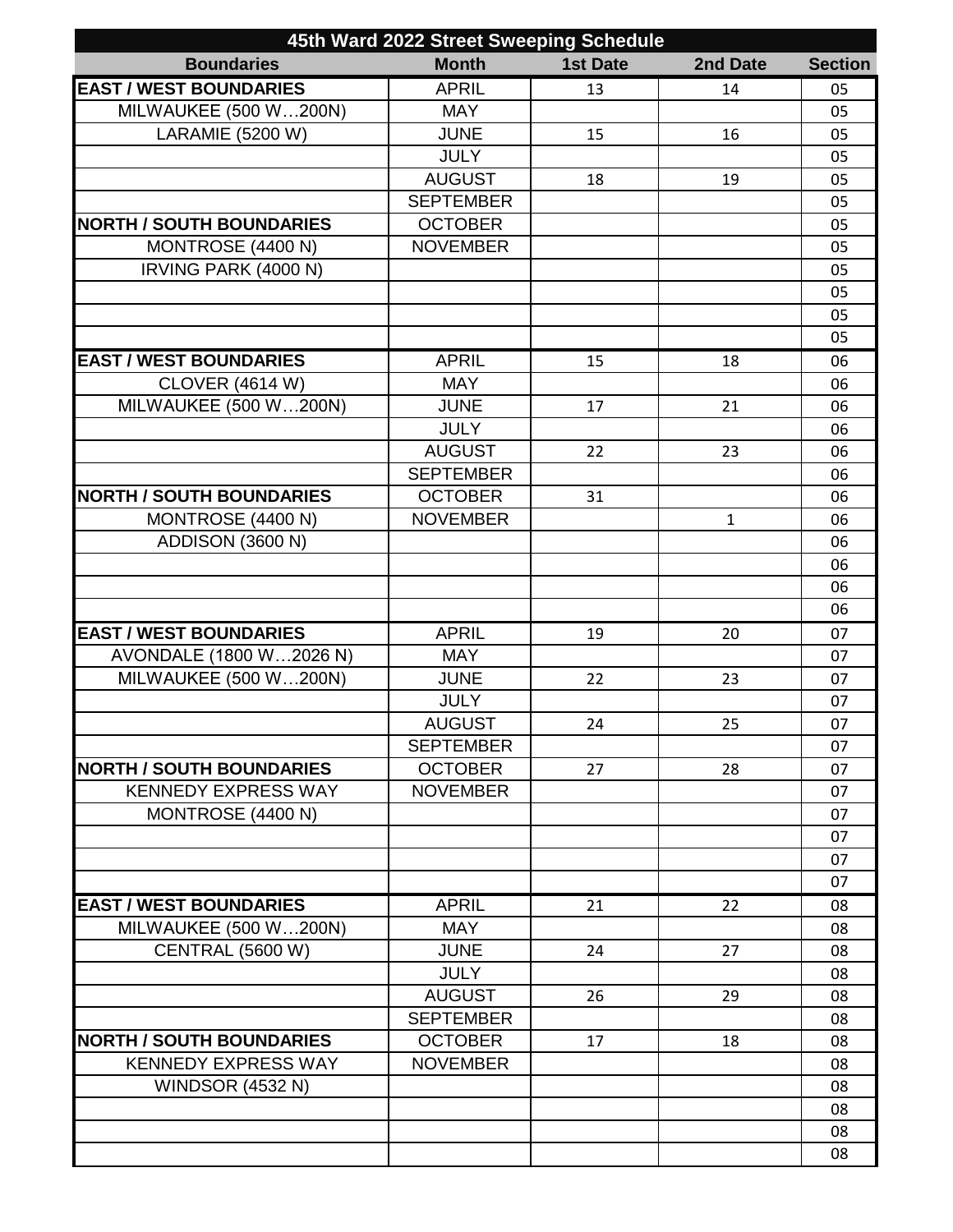| 45th Ward 2022 Street Sweeping Schedule |                  |                 |                |                |  |
|-----------------------------------------|------------------|-----------------|----------------|----------------|--|
| <b>Boundaries</b>                       | <b>Month</b>     | <b>1st Date</b> | 2nd Date       | <b>Section</b> |  |
| <b>EAST / WEST BOUNDARIES</b>           | <b>APRIL</b>     | 25              | 26             | 09             |  |
| <b>CENTRAL (5600 W)</b>                 | <b>MAY</b>       |                 |                | 09             |  |
| <b>AUSTIN (6000 W)</b>                  | <b>JUNE</b>      | 28              | 29             | 09             |  |
|                                         | <b>JULY</b>      |                 |                | 09             |  |
|                                         | <b>AUGUST</b>    | 30              | 31             | 09             |  |
|                                         | <b>SEPTEMBER</b> |                 |                | 09             |  |
| <b>NORTH / SOUTH BOUNDARIES</b>         | <b>OCTOBER</b>   | 13              | 14             | 09             |  |
| HIGGINS (4834 N5400 W)                  | <b>NOVEMBER</b>  |                 |                | 09             |  |
| EASTWOOD (4632 N)                       |                  |                 |                | 09             |  |
|                                         |                  |                 |                | 09             |  |
|                                         |                  |                 |                | 09             |  |
|                                         |                  |                 |                | 09             |  |
| <b>EAST / WEST BOUNDARIES</b>           | <b>APRIL</b>     | 27              | 28             | 10             |  |
| <b>CENTRAL (5600 W)</b>                 | <b>MAY</b>       |                 |                | 10             |  |
| <b>AUSTIN (6000 W)</b>                  | <b>JUNE</b>      | 30              |                | 10             |  |
|                                         | <b>JULY</b>      |                 | $\mathbf{1}$   | 10             |  |
|                                         | <b>AUGUST</b>    |                 |                | 10             |  |
|                                         | <b>SEPTEMBER</b> | 1               | $\overline{2}$ | 10             |  |
| <b>NORTH / SOUTH BOUNDARIES</b>         | <b>OCTOBER</b>   | 11              | 12             | 10             |  |
| AVONDALE (1800 W2026 N)                 | <b>NOVEMBER</b>  |                 |                | 10             |  |
| HIGGINS (4834 N5400 W)                  |                  |                 |                | 10             |  |
|                                         |                  |                 |                | 10             |  |
|                                         |                  |                 |                | 10             |  |
|                                         |                  |                 |                | 10             |  |
| <b>EAST / WEST BOUNDARIES</b>           | <b>APRIL</b>     | 29              |                | 11             |  |
| <b>AUSTIN (6000 W)</b>                  | <b>MAY</b>       |                 | $\overline{2}$ | 11             |  |
| NAGLE (6432 W)                          | <b>JUNE</b>      |                 |                | 11             |  |
|                                         | <b>JULY</b>      | 5               | 6              | 11             |  |
|                                         | <b>AUGUST</b>    |                 |                | 11             |  |
|                                         | <b>SEPTEMBER</b> | 6               | $\overline{7}$ | 11             |  |
| <b>NORTH / SOUTH BOUNDARIES</b>         | <b>OCTOBER</b>   |                 |                | 11             |  |
| <b>FOSTER (5200 N)</b>                  | <b>NOVEMBER</b>  | 10              | 11             | 11             |  |
| <b>GREGORY (5530 N)</b>                 |                  |                 |                | 11             |  |
|                                         |                  |                 |                | 11             |  |
|                                         |                  |                 |                | 11             |  |
|                                         |                  |                 |                | 11             |  |
| <b>EAST / WEST BOUNDARIES</b>           | <b>APRIL</b>     |                 |                | 12             |  |
| <b>AUSTIN (6000 W)</b>                  | <b>MAY</b>       | 3               | 4              | 12             |  |
| NAGLE (6432 W)                          | <b>JUNE</b>      |                 |                | 12             |  |
|                                         | <b>JULY</b>      | $\overline{7}$  | 8              | 12             |  |
|                                         | <b>AUGUST</b>    |                 |                | 12             |  |
|                                         | <b>SEPTEMBER</b> | 8               | 9              | 12             |  |
| <b>NORTH / SOUTH BOUNDARIES</b>         | <b>OCTOBER</b>   |                 |                | 12             |  |
| <b>FOSTER (5200 N)</b>                  | <b>NOVEMBER</b>  |                 |                | 12             |  |
| GUNNISON (4832 N)                       |                  |                 |                | 12             |  |
|                                         |                  |                 |                | 12             |  |
|                                         |                  |                 |                | 12             |  |
|                                         |                  |                 |                | 12             |  |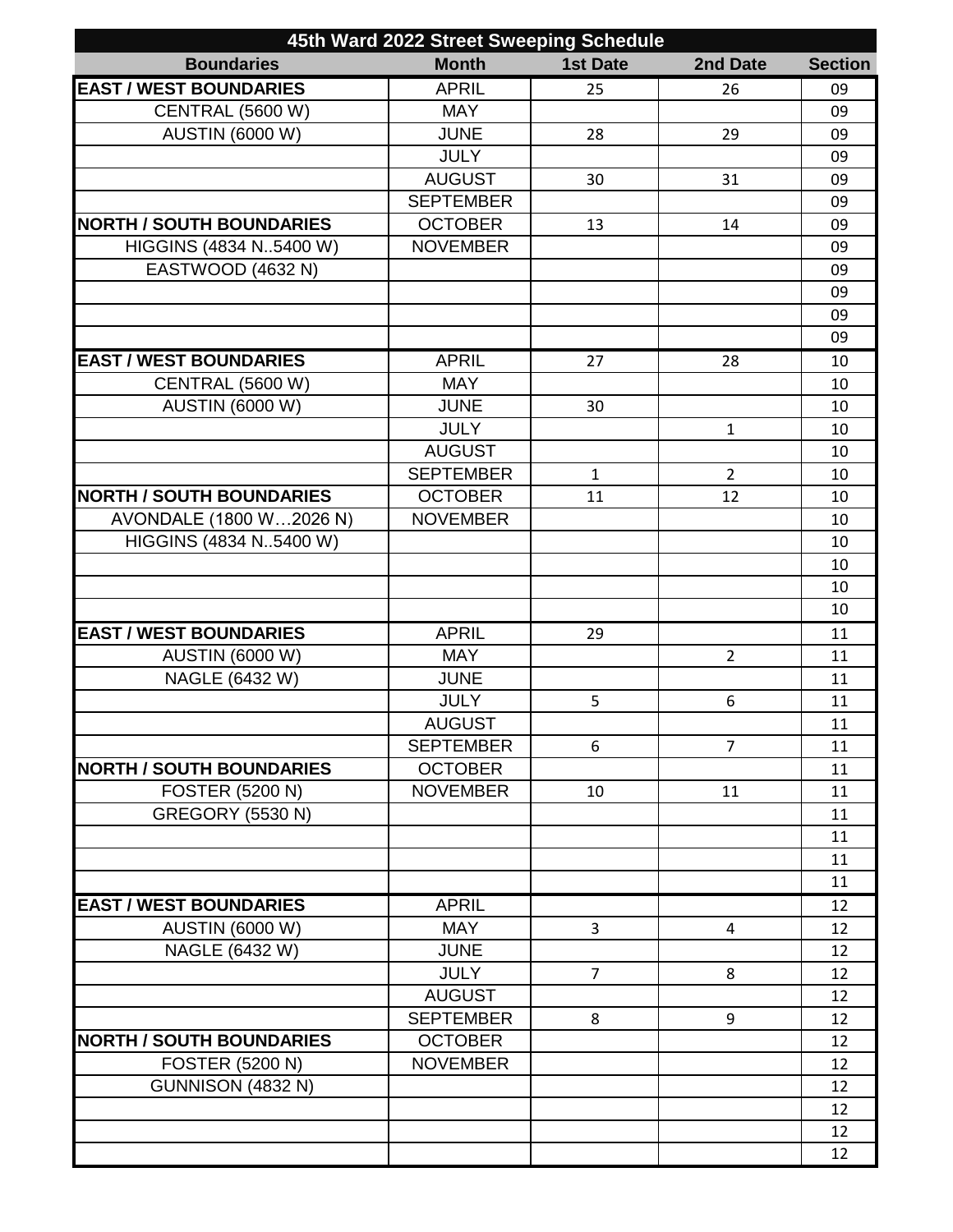| 45th Ward 2022 Street Sweeping Schedule |                  |                 |          |                |  |
|-----------------------------------------|------------------|-----------------|----------|----------------|--|
| <b>Boundaries</b>                       | <b>Month</b>     | <b>1st Date</b> | 2nd Date | <b>Section</b> |  |
| <b>EAST / WEST BOUNDARIES</b>           | <b>APRIL</b>     |                 |          | 13             |  |
| NAGLE (6432 W)                          | <b>MAY</b>       | 5               | 6        | 13             |  |
| RUTHERFORD (6732 W)                     | <b>JUNE</b>      |                 |          | 13             |  |
|                                         | <b>JULY</b>      | 11              | 12       | 13             |  |
|                                         | <b>AUGUST</b>    |                 |          | 13             |  |
|                                         | <b>SEPTEMBER</b> | 12              | 13       | 13             |  |
| <b>NORTH / SOUTH BOUNDARIES</b>         | <b>OCTOBER</b>   |                 |          | 13             |  |
| <b>FOSTER (5200 N)</b>                  | <b>NOVEMBER</b>  | 14              | 15       | 13             |  |
| GUNNISON (4832 N)                       |                  |                 |          | 13             |  |
|                                         |                  |                 |          | 13             |  |
|                                         |                  |                 |          | 13             |  |
|                                         |                  |                 |          | 13             |  |
| <b>EAST / WEST BOUNDARIES</b>           | <b>APRIL</b>     |                 |          | 14             |  |
| NAGLE (6432 W)                          | <b>MAY</b>       | 9               | 10       | 14             |  |
| NORMANDY (6700 W)                       | <b>JUNE</b>      |                 |          | 14             |  |
|                                         | <b>JULY</b>      | 13              | 14       | 14             |  |
|                                         | <b>AUGUST</b>    |                 |          | 14             |  |
|                                         | <b>SEPTEMBER</b> | 14              | 15       | 14             |  |
| <b>NORTH / SOUTH BOUNDARIES</b>         | <b>OCTOBER</b>   |                 |          | 14             |  |
| <b>GREGORY (5530 N)</b>                 | <b>NOVEMBER</b>  | 16              | 17       | 14             |  |
| <b>FOSTER (5200 N)</b>                  |                  |                 |          | 14             |  |
|                                         |                  |                 |          | 14             |  |
|                                         |                  |                 |          | 14             |  |
|                                         |                  |                 |          | 14             |  |
| <b>EAST / WEST BOUNDARIES</b>           | <b>APRIL</b>     |                 |          | 15             |  |
| <b>MELVINA (6200 W)</b>                 | <b>MAY</b>       | 11              | 12       | 15             |  |
| NAGLE (6432 W)                          | <b>JUNE</b>      |                 |          | 15             |  |
|                                         | <b>JULY</b>      | 15              | 18       | 15             |  |
|                                         | <b>AUGUST</b>    |                 |          | 15             |  |
|                                         | <b>SEPTEMBER</b> | 16              | 19       | 15             |  |
| <b>NORTH / SOUTH BOUNDARIES</b>         | <b>OCTOBER</b>   | 19              | 20       | 15             |  |
| PETERSON (6000 N)                       | <b>NOVEMBER</b>  |                 |          | 15             |  |
| BRYN MAWR (5600 N)                      |                  |                 |          | 15             |  |
|                                         |                  |                 |          | 15             |  |
|                                         |                  |                 |          | 15             |  |
|                                         |                  |                 |          | 15             |  |
|                                         |                  |                 |          | 15             |  |
| <b>EAST / WEST BOUNDARIES</b>           | <b>APRIL</b>     |                 |          | 16             |  |
| <b>AUSTIN (6000 W)</b>                  | <b>MAY</b>       | 13              | 16       | 16             |  |
| <b>MELVINA (6200 W)</b>                 | <b>JUNE</b>      |                 |          | 16             |  |
|                                         | <b>JULY</b>      | 19              | 20       | 16             |  |
|                                         | <b>AUGUST</b>    |                 |          | 16             |  |
|                                         | <b>SEPTEMBER</b> | 20              | 21       | 16             |  |
| <b>NORTH / SOUTH BOUNDARIES</b>         | <b>OCTOBER</b>   | 21              | 24       | 16             |  |
| PETERSON (6000 N)                       | <b>NOVEMBER</b>  |                 |          | 16             |  |
| BRYN MAWR (5600 N)                      |                  |                 |          | 16             |  |
|                                         |                  |                 |          | 16             |  |
|                                         |                  |                 |          | 16             |  |
|                                         |                  |                 |          |                |  |
|                                         |                  |                 |          | 16             |  |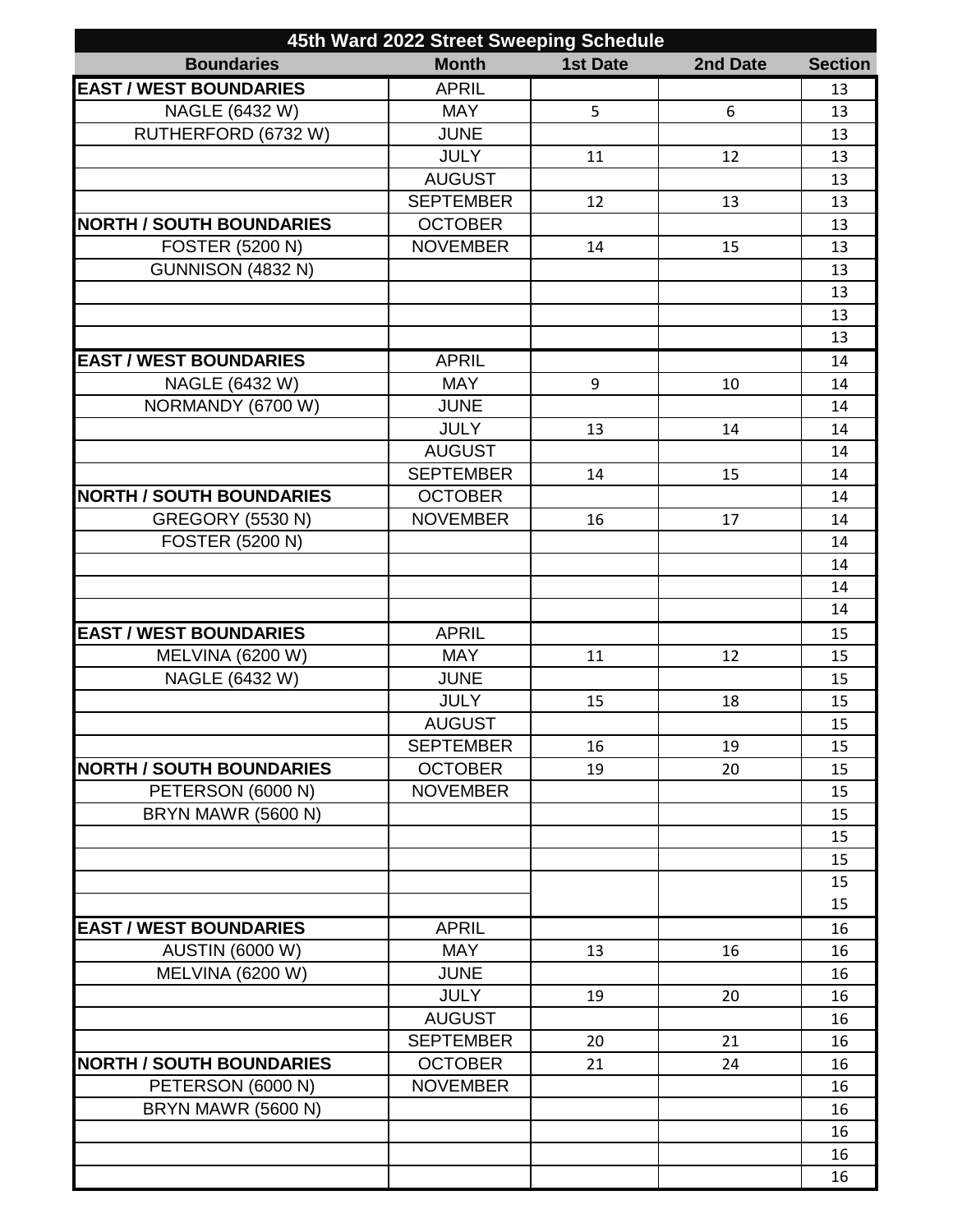| 45th Ward 2022 Street Sweeping Schedule |                  |                 |                |                |  |
|-----------------------------------------|------------------|-----------------|----------------|----------------|--|
| <b>Boundaries</b>                       | <b>Month</b>     | <b>1st Date</b> | 2nd Date       | <b>Section</b> |  |
| <b>EAST / WEST BOUNDARIES</b>           | <b>APRIL</b>     |                 |                | 17             |  |
| <b>CENTRAL (5600 W)</b>                 | <b>MAY</b>       | 17              | 18             | 17             |  |
| <b>AUSTIN (6000 W)</b>                  | <b>JUNE</b>      |                 |                | 17             |  |
|                                         | <b>JULY</b>      | 21              | 22             | 17             |  |
|                                         | <b>AUGUST</b>    |                 |                | 17             |  |
|                                         | <b>SEPTEMBER</b> | 22              | 23             | 17             |  |
| <b>NORTH / SOUTH BOUNDARIES</b>         | <b>OCTOBER</b>   | 25              | 26             | 17             |  |
| <b>ELSTON (1132 W)</b>                  | <b>NOVEMBER</b>  |                 |                | 17             |  |
| BRYN MAWR (5600 N)                      |                  |                 |                | 17             |  |
|                                         |                  |                 |                | 17             |  |
|                                         |                  |                 |                | 17             |  |
|                                         |                  |                 |                | 17             |  |
| <b>EAST / WEST BOUNDARIES</b>           | <b>APRIL</b>     |                 |                | 18             |  |
| <b>CENTRAL (5600 W)</b>                 | <b>MAY</b>       | 19              | 20             | 18             |  |
| <b>AUSTIN (6000 W)</b>                  | <b>JUNE</b>      |                 |                | 18             |  |
|                                         | <b>JULY</b>      | 25              | 26             | 18             |  |
|                                         | <b>AUGUST</b>    |                 |                | 18             |  |
|                                         | <b>SEPTEMBER</b> | 26              | 27             | 18             |  |
| <b>NORTH / SOUTH BOUNDARIES</b>         | <b>OCTOBER</b>   |                 |                | 18             |  |
| BRYN MAWR (5600 N)                      | <b>NOVEMBER</b>  | $\overline{2}$  | 3              | 18             |  |
| NORTHWEST HIGHWAY (5400 W5000 N)        |                  |                 |                | 18             |  |
|                                         |                  |                 |                | 18             |  |
|                                         |                  |                 |                | 18             |  |
|                                         |                  |                 |                | 18             |  |
| <b>EAST / WEST BOUNDARIES</b>           | <b>APRIL</b>     |                 |                | 19             |  |
| <b>ELSTON (1132 W)</b>                  | <b>MAY</b>       | 23              | 24             | 19             |  |
| FARRAGUT (5232 N)                       | <b>JUNE</b>      |                 |                | 19             |  |
|                                         | <b>JULY</b>      | 27              | 28             | 19             |  |
|                                         | <b>AUGUST</b>    |                 |                | 19             |  |
|                                         | <b>SEPTEMBER</b> | 28              | 29             | 19             |  |
| <b>NORTH / SOUTH BOUNDARIES</b>         | <b>OCTOBER</b>   |                 |                | 19             |  |
| <b>CENTRAL (5600 W)</b>                 | <b>NOVEMBER</b>  | 4               | $\overline{7}$ | 19             |  |
| <b>LUDLAM</b> (5470 W)                  |                  |                 |                | 19             |  |
|                                         |                  |                 |                | 19             |  |
|                                         |                  |                 |                | 19             |  |
|                                         |                  |                 |                | 19             |  |
| <b>EAST / WEST BOUNDARIES</b>           | <b>APRIL</b>     |                 |                | 20             |  |
| <b>ELSTON (1132 W)</b>                  | <b>MAY</b>       | 25              | 26             | 20             |  |
| <b>MILWAUKEE (500 W200N)</b>            | <b>JUNE</b>      |                 |                | 20             |  |
|                                         | <b>JULY</b>      | 29              |                | 20             |  |
|                                         | <b>AUGUST</b>    |                 | $\mathbf{1}$   | 20             |  |
|                                         | <b>SEPTEMBER</b> | 30              |                | 20             |  |
| <b>NORTH / SOUTH BOUNDARIES</b>         | <b>OCTOBER</b>   |                 | 3              | 20             |  |
| <b>LUDLAM</b> (5470 W)                  | <b>NOVEMBER</b>  | 8               | 9              | 20             |  |
| <b>FOSTER (5200 N)</b>                  |                  |                 |                | 20             |  |
|                                         |                  |                 |                | 20             |  |
|                                         |                  |                 |                | 20             |  |
|                                         |                  |                 |                | 20             |  |